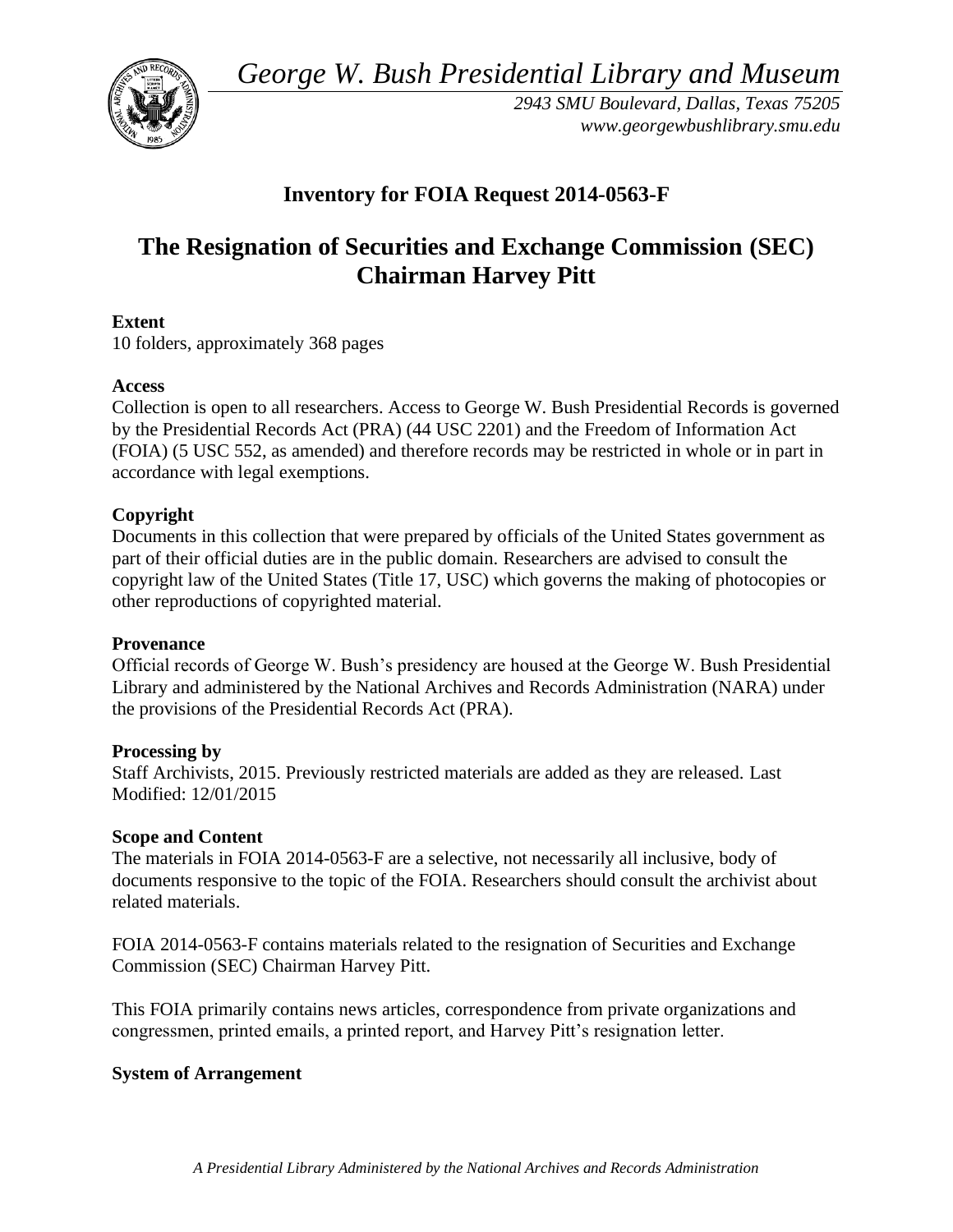The materials in FOIA 2014-0563-F are a systematic body of documents responsive to the topic of the FOIA. Researchers should consult an archivist about related materials. Documents responsive to this FOIA were found in these collection areas – White House Office of Records Management (WHORM) Subject Files and Staff Member Office Files.

 Staff Member Office Files are maintained at the folder level by staff members within their individual offices and document all levels of administration activity.

Staff Member Office Files are processed at the folder level, that is, individual documents are not selected and removed from a folder for processing. While this method maintains folder integrity, it frequently results in the incidental processing of documents that are not wholly responsive to the subject area.

WHORM Subject Files are processed at the document level.

 The WHORM Subject File compiled by the White House Office of Records Management is comprised of a series of documents assigned a letter/number combination and filed in a subject category. A complete listing of the subject categories including a detailed description of each category is available in our research room and on our website at <www.georgewbushlibrary.smu.edu>

**Related Collections** - FOIA 2014-0370-F

The following is a list of documents and folders processed in response to FOIA 2014-0563-F:

#### **Records Management, White House Office of**

| Subject Files - FG006-03A (Chief of Staff, Office Files)        |
|-----------------------------------------------------------------|
| 534410 [1]                                                      |
| 534410 [2]                                                      |
| 534410 [3]                                                      |
| Subject Files - FG006-27 (Office of Senior Advisor - Karl Rove) |
| 508471 [1]                                                      |
| 508471 [2]                                                      |
| Subject Files - FG249 (Securities & Exchange Commission)        |
| 544057                                                          |
| 544108                                                          |
| Subject Files - LE (Legislation)                                |
| 540807                                                          |
| Subject Files - PE009 (Retirement, Federal)                     |
| 542167                                                          |